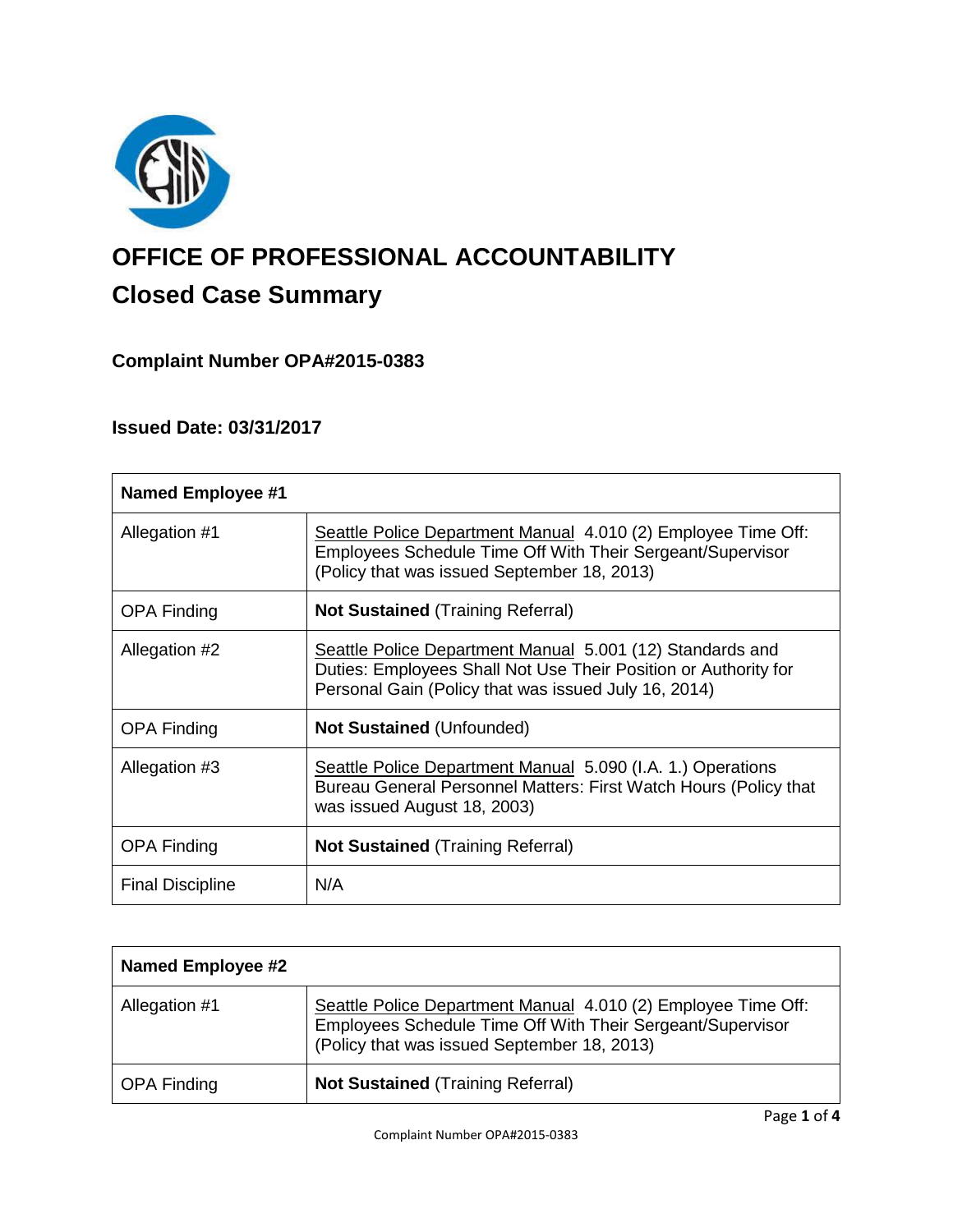| Allegation #2           | Seattle Police Department Manual 5.001 (12) Standards and<br>Duties: Employees Shall Not Use Their Position or Authority for<br>Personal Gain (Policy that was issued July 16, 2014) |
|-------------------------|--------------------------------------------------------------------------------------------------------------------------------------------------------------------------------------|
| <b>OPA Finding</b>      | <b>Not Sustained (Unfounded)</b>                                                                                                                                                     |
| Allegation #3           | Seattle Police Department Manual 5.090 (I.A.1.) Operations<br>Bureau General Personnel Matters: First Watch Hours (Policy that<br>was issued August 18, 2003)                        |
| <b>OPA Finding</b>      | <b>Not Sustained (Training Referral)</b>                                                                                                                                             |
| <b>Final Discipline</b> | N/A                                                                                                                                                                                  |

| Named Employee #3       |                                                                                                                                                                                 |
|-------------------------|---------------------------------------------------------------------------------------------------------------------------------------------------------------------------------|
| Allegation #1           | Seattle Police Department Manual 5.100 (IV.A.1.) Operations<br>Bureau Individual Responsibilities: Watch Lieutenants<br>Responsibilities (Policy that was issued July 20, 2010) |
| <b>OPA Finding</b>      | <b>Not Sustained (Training Referral)</b>                                                                                                                                        |
| <b>Final Discipline</b> | N/A                                                                                                                                                                             |

## **INCIDENT SYNOPSIS**

OPA received an internal complaint regarding the Named Employees.

## **COMPLAINT**

The anonymous internal complainant alleged that Named Employee #1 showed up late for work on a regular basis, or not at all, and left early. Named Employee #1 reportedly did this without marking the time off on the time sheets. The complainant alleged that Named Employee #2, in covered for Named Employee #1, entered inaccurate information on time sheets, and also took time off without having it marked on the time sheets. The complainant alleged that Named Employee #3 was aware of what had been going on.

## **INVESTIGATION**

The OPA investigation included the following actions:

- 1. Review of the complaint
- 2. Search for and review of all relevant records and other evidence
- 3. Interviews of SPD employees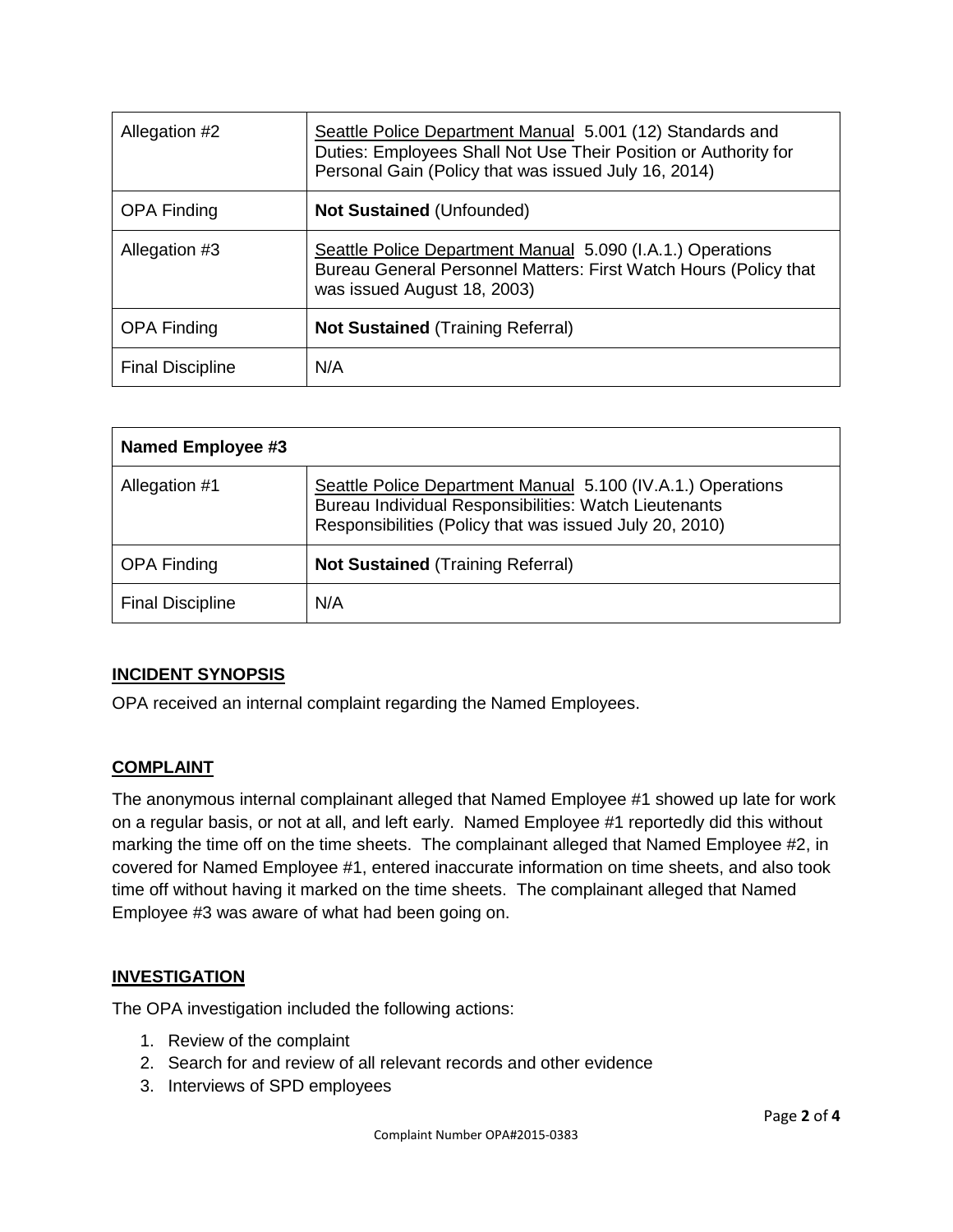## **ANALYSIS AND CONCLUSION**

The preponderance of the evidence showed that there were discrepancies in timesheet entries and time worked for Named Employee #1. While it did not necessarily reflect intentionality, fraud or absence without supervisor approval, timesheets must be accurate.

The preponderance of the evidence showed discrepancies in the timekeeping of Named Employee #1, some of which favored Named Employee #1 and some which did not.

The preponderance of the evidence revealed that Named Employee #1 may have logged in more than two hours past the shift time and did not receive any counseling on this from his supervisor.

The preponderance of the evidence showed some timesheet discrepancies for Named Employee #2 during the time period reviewed by OPA.

The complainant alleged that Named Employee #2 used his position to accept pay from the Department for hours not worked. While the preponderance of the evidence did not support this allegation, there appeared to have been instances of poor record keeping and inadequate supervisory oversight of timecard entries.

The preponderance of the evidence showed some discrepancies in timesheet entries for Named Employee #2, but no evidence of intentionality or fraud.

There were several discrepancies and/or inaccuracies in the timesheets for the sergeants under Named Employee #3's command. Named Employee #3 was responsible for reviewing the accuracy of the timesheets for all subordinates.

## **FINDINGS**

## **Named Employee #1**

Allegation #1

The evidence showed that the Named Employee would benefit from additional training. Therefore a finding of **Not Sustained** (Training Referral) was issued for *Employee Time Off: Employees Schedule Time Off With Their Sergeant/Supervisor.*

**Required Training:** Named Employee #1 should be counseled on the importance of documenting all reportable time accurately in the timekeeping records.

## Allegation #2

A preponderance of the evidence showed that some of the discrepancies in the timekeeping of Named Employee #1 favored the Named Employee while some did not. Therefore a finding of **Not Sustained** (Unfounded) was issued for *Standards and Duties: Employees Shall Not Use Their Position or Authority for Personal Gain.*